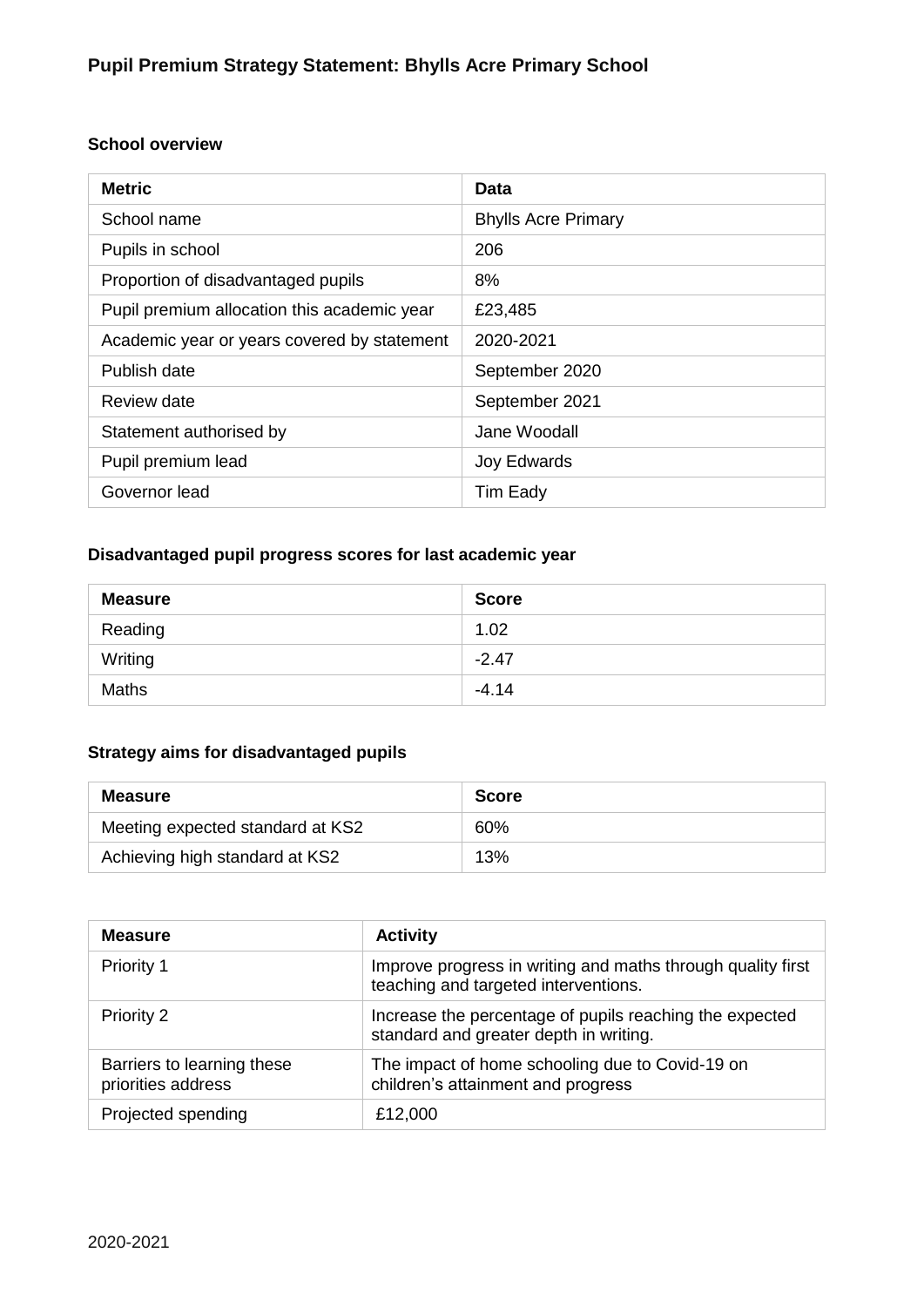#### **Teaching priorities for current academic year**

| Aim                            | <b>Target</b>                                                                                              | <b>Target date</b> |
|--------------------------------|------------------------------------------------------------------------------------------------------------|--------------------|
| Progress in Reading            | Achieve national average progress scores<br>in KS2 Reading (0)                                             | September 2021     |
| Progress in Writing            | Achieve national average progress scores<br>in KS2 Writing (0)                                             | September 2021     |
| <b>Progress in Mathematics</b> | Achieve national average progress scores<br>in KS2 Mathematics (0)                                         | September 2021     |
| <b>Phonics</b>                 | Achieve national average expected<br>standard in PSC                                                       | September 2021     |
| Other                          | Develop pupils social and emotional<br>wellbeing through targeted interventions<br>and whole class support | September 2021     |

**Remember to focus support on disadvantaged pupils reaching the expected standard in phonics check at end of year 1.**

#### **Targeted academic support for current academic year**

| <b>Measure</b>                                   | <b>Activity</b>                                                                                                                        |
|--------------------------------------------------|----------------------------------------------------------------------------------------------------------------------------------------|
| Priority 1                                       | Implement a new long term plan writing plan across both<br>key stages to ensure progression of knowledge and skills                    |
| Priority 2                                       | Establish small group maths, reading and writing<br>interventions for disadvantaged pupils falling behind age-<br>related expectations |
| Barriers to learning these<br>priorities address | Encouraging wider reading (to also support writing) and<br>providing catch-up maths                                                    |
| Projected spending                               | £5,000                                                                                                                                 |

#### **Wider strategies for current academic year**

| <b>Measure</b>                                   | <b>Activity</b>                                                                                                               |
|--------------------------------------------------|-------------------------------------------------------------------------------------------------------------------------------|
| Priority 1                                       | Introduce Forest Schools to support children's social and<br>emotional wellbeing                                              |
| Priority 2                                       | Further develop the wider curriculum to give all pupils the<br>knowledge and cultural capital they need to succeed in<br>life |
| Barriers to learning these<br>priorities address | The impact of home schooling due to Covid-19 on<br>children's social and emotional learning/wellbeing                         |
| Projected spending                               | £6485                                                                                                                         |